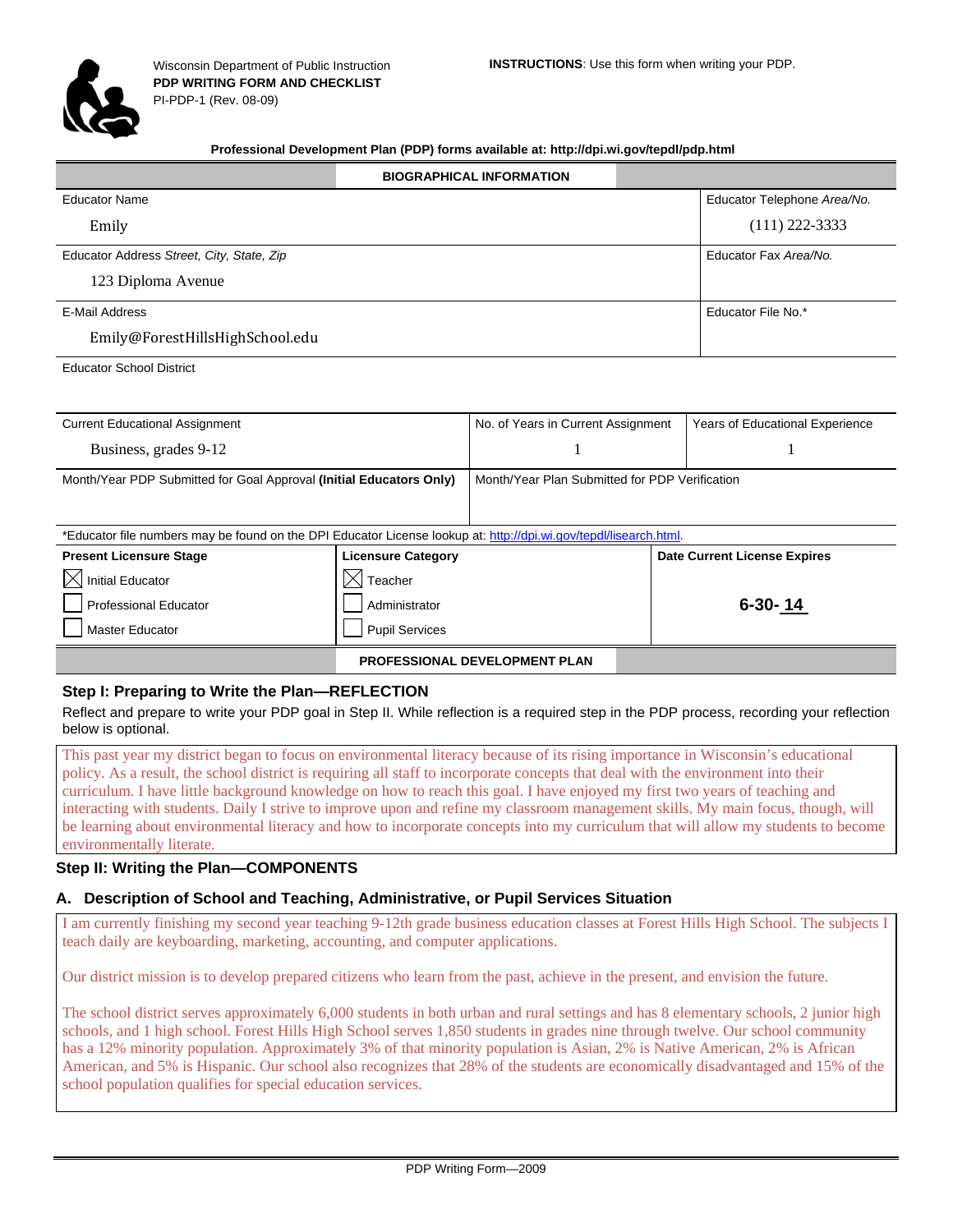## **Review Checklist for Description of School Situation**

 $\bowtie$  Did you include a description of your teaching, pupil services, or administrative position?

Did you include the number of years you have taught, been an administrator, or been in pupil services?

Did you include whether the school is located in an urban, suburban, or rural setting?

Did you include the ethnic, special needs, and socioeconomic makeup of the school population?

Did you include your building goals/mission and/or district goals/mission?

### **B. Description of Goal to be Addressed**

It is recommended that you use this stem: **I will…** (research, study, learn, apply, etc.) **So that…** (describe what you want to see happening differently with student learning).

I will learn, understand, and master the concepts that foster environmental literacy so that I will be able to design and implement quality lesson plans that improve and expand student comprehension and skill development regarding this topic area.

### **Review Checklist for Description of the Goal**

 $\boxtimes$  Did you describe how your goal will impact your professional growth?

Did you describe how your professional growth will have an effect on student learning?

### **C. Rationale for the Goal: Links to Professional Situation and Wisconsin Educator Standards**

Based on your reflection, describe the reason for your goal. Describe how your goal is linked to your educational situation, and write out the Wisconsin Educator Standards (two or more) that you will focus on to meet your goal.

The school district now requires all staff to incorporate the environment into their curriculum. As I reflect on my first two years of teaching and look ahead to next year, I recognize the challenge of fulfilling this district-wide goal. After discussing things with our business education department, I realized my own limited knowledge of environmental concepts and how to incorporate them into our daily curriculum. I have begun to research environmental literacy concepts and resources throughout WI in which I can gain valuable professional development experiences and materials regarding this topic.

Incorporating environmental concepts into my curriculum is not only a district and state mandate, but also relates to our district's mission/goal through preparing these students as citizens who can learn from the past, achieve in the present, and envision the future. Through my goal, I will meet several of the Wisconsin Educator Standards, including the following:

#1: The teacher understands the central concepts, tools of inquiry, and structures of the disciplines he or she teaches and can create learning experiences that make these aspects of the subject matter meaningful for pupils.

#4: The teacher understands and uses a variety of instructional strategies, including the use of technology to encourage children's development of critical thinking, problem solving, and performance skills.

#7: The teacher organizes and plans systematic instruction based upon knowledge of subject matter, pupils, the community, and curriculum goals.

#9: The teacher is a reflective practitioner who continually evaluates the effect of his or her choices and actions on pupils, parents, professionals in the learning community, and others and who actively seeks out opportunities to grow professionally.

### **Review Checklist for Rationale for the Goal**

 Does the rationale tell how your goal connects to your school, teaching, administrative, or pupil services situation? (*Choose the category that applies to your situation)* 

Did you write out the Wisconsin Educator Standards that you will focus on to meet your goal? (must select two or more)

### **D. Plan for Assessing and Documenting the Goal**

Record the anticipated methods you will use to assess your professional growth and the effect on student learning. It may be helpful to review steps III and IV when writing your assessment plan as they outline what is necessary when documenting your completed plan.

I will attend courses, workshops, conferences, and meetings regarding environmental education and environmental literacy. My credentials earned, completed lesson plans, and other practical projects will reflect my participation in professional development opportunities. I will include a narrative that highlights the growth I experience as a result of these opportunities.

Student learning will be assessed through formative and summative assessments, self-reflection, and evaluations. I will then use the student data to assess my professional growth and improve my variety of teaching strategies so that each year I am better able to help my students succeed.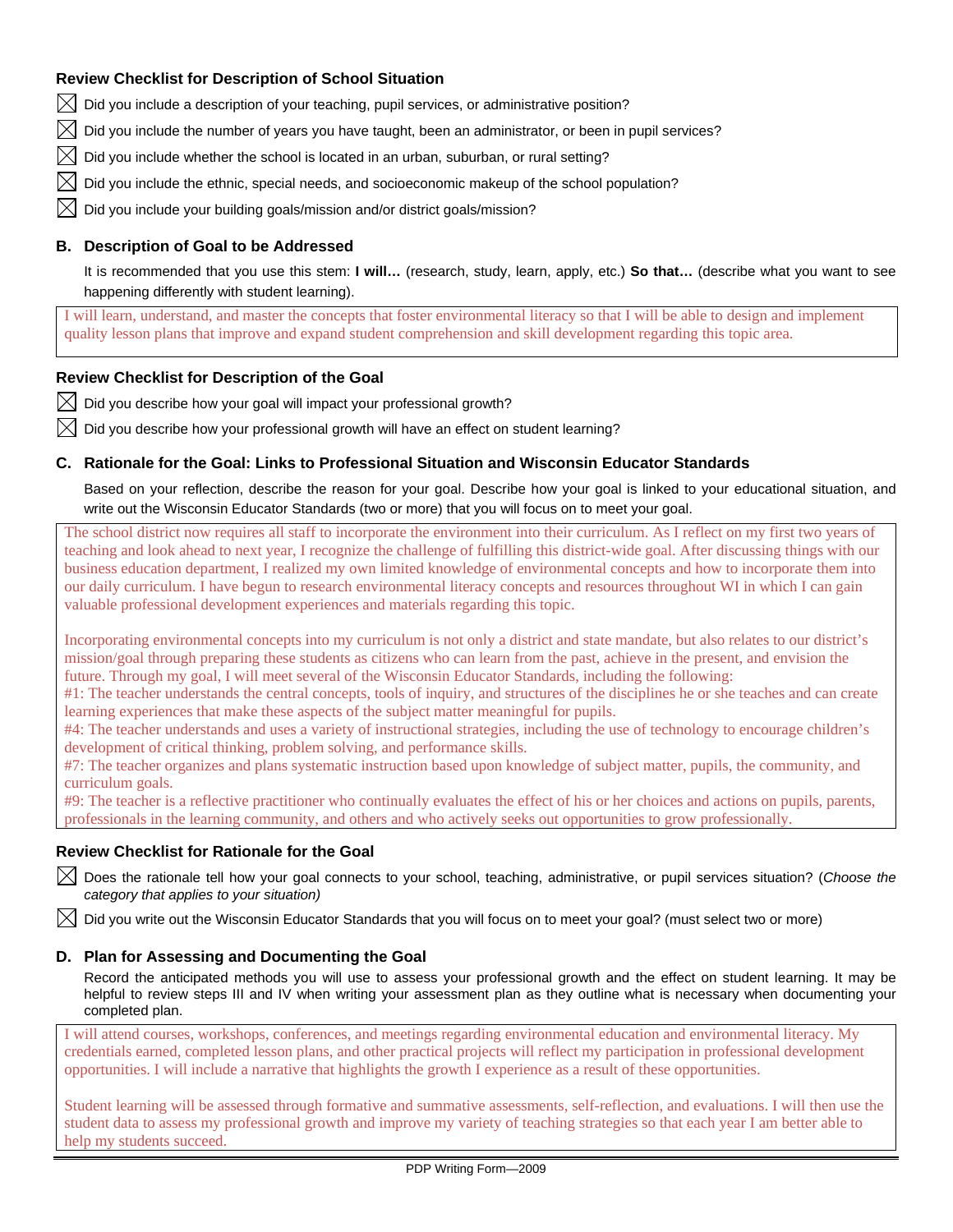## **Review Checklist for Plan for Assessing and Documenting Achievement of the Goal**

Did you include in the plan the anticipated methods you will use to assess your professional growth?

 $\boxtimes$  Did you include in the plan the anticipated methods you will use to assess the effect on student learning?

## **E. Plan to Meet the Goal: Objectives, Activities, Timeline, and Plan for Collaboration**

Note: Completion dates will be filled in during Step III as each objective/activity is completed.

#### **OBJECTIVE 1**

I will participate in coursework and professional development activities that enhance my learning and comprehension of the various components of environmental literacy.

| <b>Activities</b>                                                                                                                                                                        | <b>Timeline</b> | <b>Collaboration</b>                                                                                                        | <b>Date Completed</b> |
|------------------------------------------------------------------------------------------------------------------------------------------------------------------------------------------|-----------------|-----------------------------------------------------------------------------------------------------------------------------|-----------------------|
| Meet with a representative of the Wisconsin<br>Center for Environmental Education at UW-<br>Stevens Point to discuss what options are<br>available to enhance my environmental literacy. | 2010-2014       | I will work with other<br>professionals in the<br>environmental education<br>community                                      |                       |
| Participate in a LEAF (K-12 Forestry<br>Education) workshop.                                                                                                                             | 2010-2014       | I will work with other<br>teachers as we learn new<br>curriculum and teaching<br>strategies.                                |                       |
| Participate in a KEEP (K-12 Energy Education)<br>workshop.                                                                                                                               | 2010-2014       | I will work with other<br>teachers as we learn new<br>curriculum and teaching<br>strategies.                                |                       |
| Participate in a course offered by Continuing<br>Education through the Masters of Environmntal<br>Education Program.                                                                     | 2010-2014       | I will work with other<br>teachers as we learn new<br>curriculum and teaching<br>strategies.                                |                       |
| Attend a Wisconsin Association for<br><b>Environmental Education Conference.</b>                                                                                                         | 2010-2014       | I will participate in<br>sessions with other<br>teachers who want to<br>focus on the<br>environment in their<br>classrooms. |                       |

## **OBJECTIVE 2**

I will use what I learned and observed to create engaging lessons that will enhance my students' environmental literacy.

| <b>Activities</b>                                                                                                                                                                                                                                | <b>Timeline</b> | <b>Collaboration</b>                                                                                              | <b>Date Completed</b> |
|--------------------------------------------------------------------------------------------------------------------------------------------------------------------------------------------------------------------------------------------------|-----------------|-------------------------------------------------------------------------------------------------------------------|-----------------------|
| I will use a variety of resources that I receive<br>from my professional development<br>opportunities.                                                                                                                                           | 2010-2014       | I will share these<br>resources with the other<br>teachers in my<br>department.                                   |                       |
| I will infuse environmental concepts into my<br>curriculum by incorporating various activities<br>that support this subject.                                                                                                                     | 2010-2014       | I will discuss these<br>activites with other<br>teachers in my<br>department and business<br>education community. |                       |
| I will incorporate multiple learning strategies to<br>enhance my student's knowledge and<br>comprehension of environmental literacy.                                                                                                             | 2010-2014       | I will discuss these<br>strategies with my<br>supervisor.                                                         |                       |
| I will reflect annually on the infusion of<br>environmental concepts into my classroomand<br>will look into additional opportunities on the EE<br>in Wisconsin website that will strengthen and<br>create more engaging lessons for my students. | 2010-2014       | I will discuss my<br>reflections and<br>additional opportunities<br>with a mentor teacher in<br>my department.    |                       |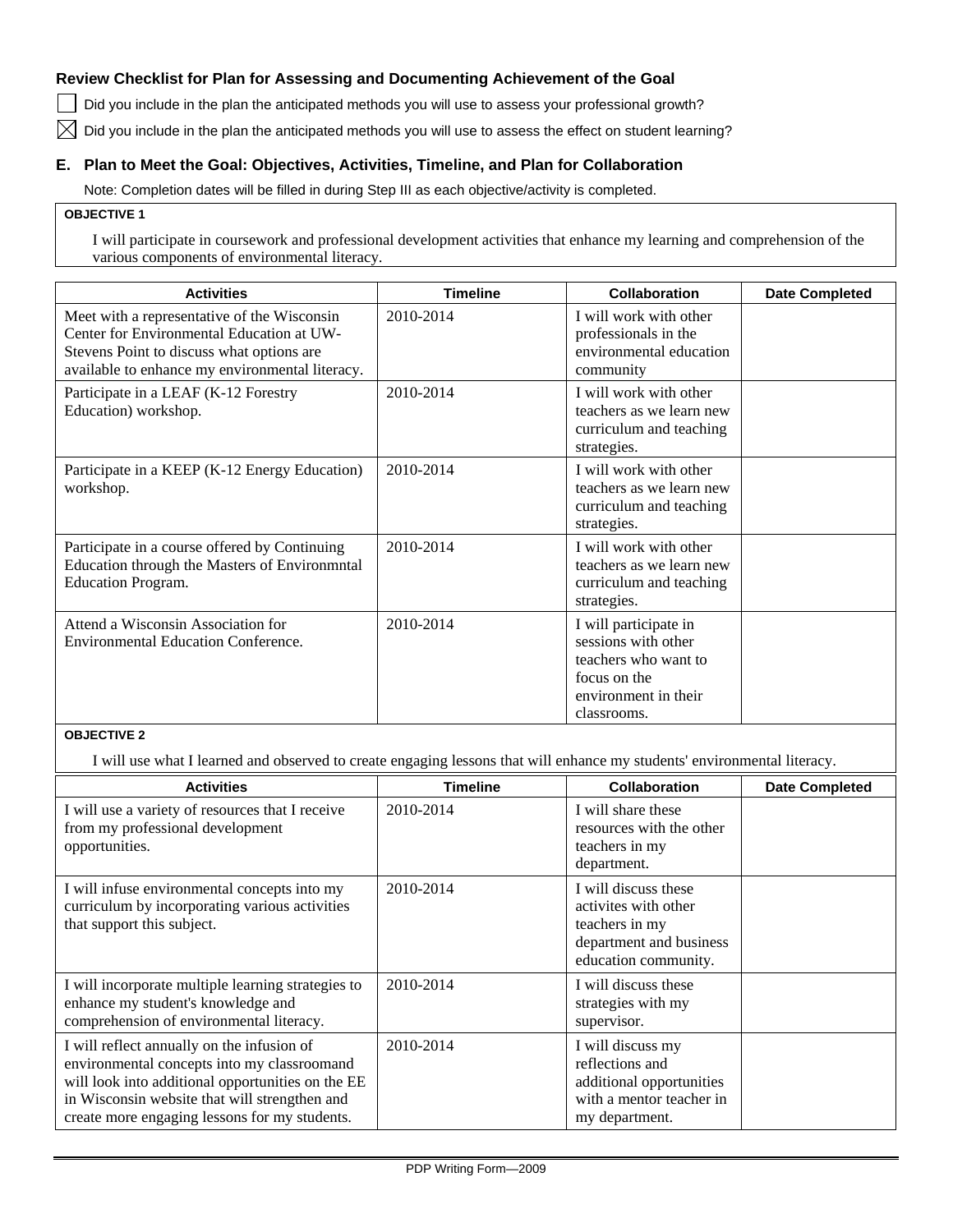#### **PROFESSIONAL DEVELOPMENT PLAN (cont'd)**

#### **OBJECTIVE 3**

I will assess my students in both formative and summative ways to improve my instruction.

| <b>Activities</b>                                                                                                                                                       | <b>Timeline</b> | <b>Collaboration</b>                                                                                                               | <b>Date Completed</b> |
|-------------------------------------------------------------------------------------------------------------------------------------------------------------------------|-----------------|------------------------------------------------------------------------------------------------------------------------------------|-----------------------|
| I will devise assessments that elicit student<br>understanding of the major environmental<br>concepts and themes.                                                       | 2010-2014       | I will work with my<br>department head so my<br>assessments are valid<br>and appropriate.                                          |                       |
| I will have my students self-assess and engage<br>in reflective activities so they may see their own<br>progress. (Such as journaling or record daily<br>observations.) | 2010-2014       | I will discuss the self-<br>assessments with my<br>students to get an<br>understanding of their<br>progress.                       |                       |
| I will create a pre and post assessment for my<br>students as well as a portfolio of student work<br>over the duration of the PDP.                                      | 2010-2014       | I will work with other<br>teachers in my<br>department to analyze<br>the results and student<br>growth.                            |                       |
| I will use the student assessment information to<br>continuously improve my teaching and student<br>learning.                                                           | 2010-2014       | I will network with other<br>teachers in a workshop<br>setting to improve the<br>environmental activities<br>offered in my course. |                       |
|                                                                                                                                                                         |                 |                                                                                                                                    |                       |

# **OBJECTIVE 4**

| <b>Activities</b> | <b>Timeline</b> | Collaboration | <b>Date Completed</b> |
|-------------------|-----------------|---------------|-----------------------|
|                   |                 |               |                       |
|                   |                 |               |                       |
|                   |                 |               |                       |
|                   |                 |               |                       |
|                   |                 |               |                       |
|                   |                 |               |                       |
|                   |                 |               |                       |
|                   |                 |               |                       |
|                   |                 |               |                       |
|                   |                 |               |                       |

| <b>OBJECTIVE 5</b> |                 |               |                       |
|--------------------|-----------------|---------------|-----------------------|
| <b>Activities</b>  | <b>Timeline</b> | Collaboration | <b>Date Completed</b> |
|                    |                 |               |                       |
|                    |                 |               |                       |
|                    |                 |               |                       |
|                    |                 |               |                       |
|                    |                 |               |                       |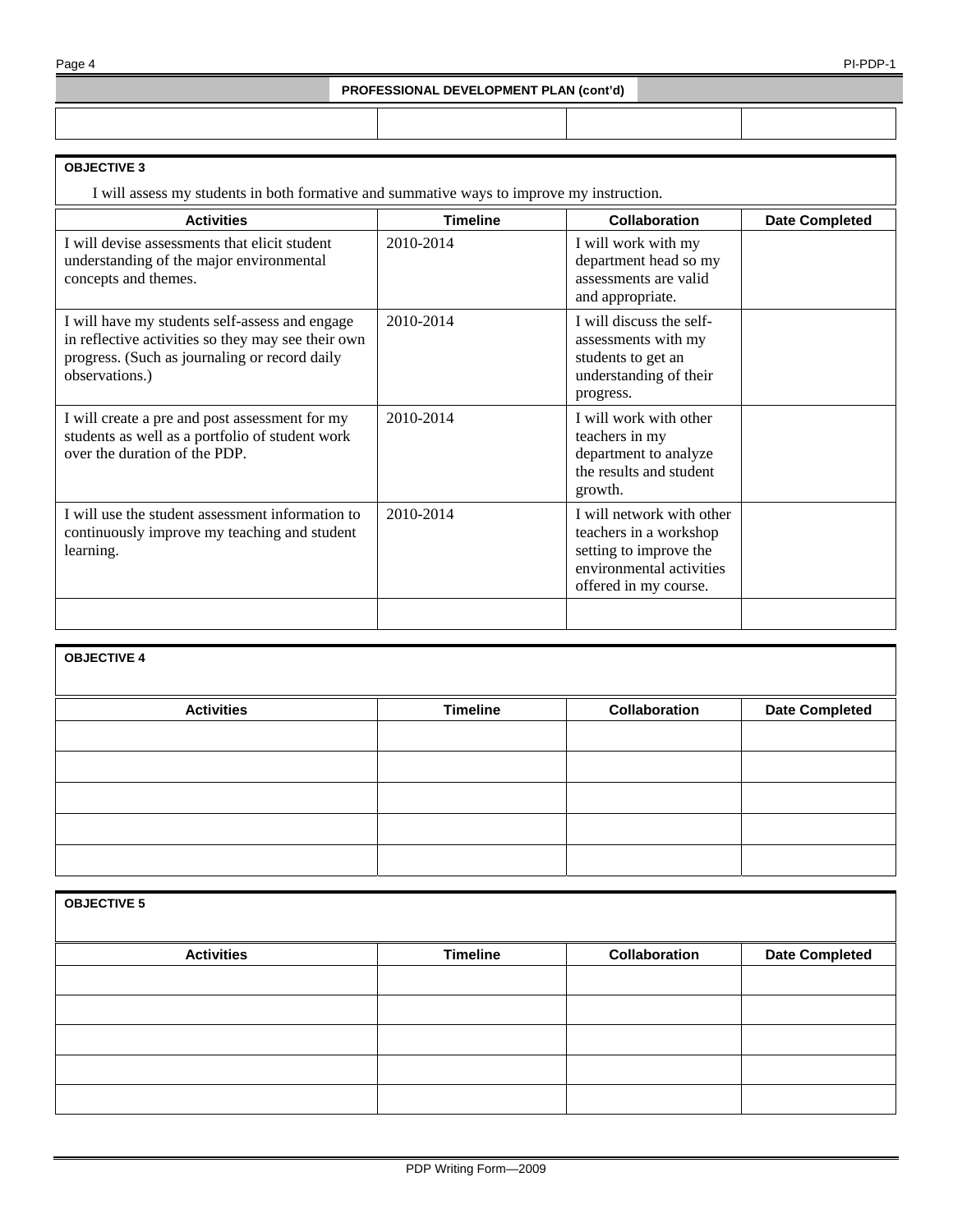| PI-PDP-1                                                                          | Page 5 |
|-----------------------------------------------------------------------------------|--------|
| Review Checklist for Objectives, Activities, Timeline, and Plan for Collaboration |        |
| 1. Objectives                                                                     |        |
| Did you include objectives that directly address the goal?                        |        |
| Did you include objectives that are observable and verifiable?                    |        |
| 2. Description of Activities and Timelines                                        |        |
| Did you align your activities with your goal and objectives?                      |        |
| Did you extend the activities through multiple years of the licensure cycle?      |        |
| Did you state a timeline for completing the activities?                           |        |
| 3. Plan for Collaboration                                                         |        |
| Did you include collaboration with others in your plan?                           |        |
|                                                                                   |        |

# **Initial educators must submit Step II, A-E, to a PDP Team for Goal Approval.**

### **Step III: Annual Review of the PDP**

Annual reviews are done in years two, three, and four and will be submitted as part of your completed plan in the last year of your licensure cycle.

- Return to Step II E and enter completion dates for each activity completed.
- Write a reflection in year two summarizing the progress made towards completing your goal.
- Indicate, in your reflection, how you grew professionally and/or how your professional growth had an effect on student learning.
- Write any revisions to your objectives or activities in the revision area.
- Return to this step annually until your PDP is complete and ready to be submitted for verification.

 **Initial Educators** may complete a 3, 4, or 5 year plan. One annual review is required for a three-year plan, two annual reviews are required for a four-year plan, and three annual reviews are required for a five-year plan. If there is a substantial change to your **GOAL**, you must complete and resubmit section II A-II E to a team for review and approval of the new goal.

**Professional Educators** must complete a five-year plan with three annual reviews.

| <b>Reflection (Year 2)</b> | Revision (if needed) |
|----------------------------|----------------------|
| Date:                      | Date:                |
|                            |                      |
|                            |                      |
|                            |                      |

| <b>Reflection (Year 3)</b> | Revision (if needed) |
|----------------------------|----------------------|
| Date:                      | Date:                |
|                            |                      |
|                            |                      |
|                            |                      |

| <b>Reflection (Year 4)</b> | Revision (if needed) |
|----------------------------|----------------------|
| Date:                      | Date:                |
|                            |                      |
|                            |                      |
|                            |                      |

## **Review Checklist for Annual Review**

 Did you include in your reflection how you grew professionally and/or how your professional growth had an effect on student learning?